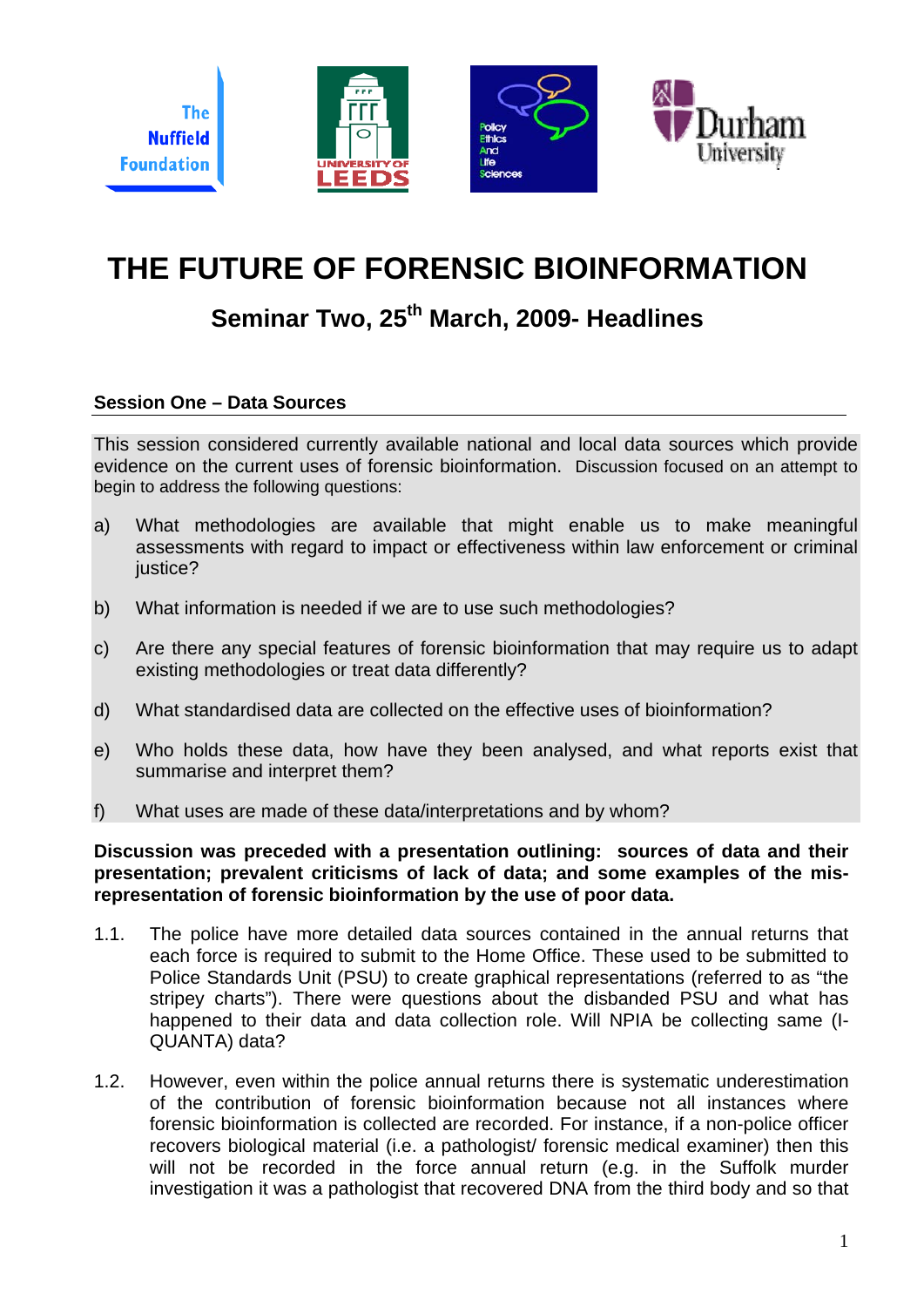is not counted). This means that the actual utilisation of forensic bioinformation in police investigations is underestimated in these annual force returns.

- 1.3. The 'purpose' of the annual returns as a force, and also at an individual level, is largely to monitor the performance of SOCOs in police forces.
- 1.4. All data collated will only ever go as far as 'detection' in the criminal process. The multiplicity of factors involved, and involvement of other agencies means that the police cannot collate data on 'convictions'. At any rate, it would be near impossible to make judgements (it would require human interpretations of lots of factors/ decisions) about whether the forensic bioinformation had an impact on the conviction/ non-conviction.
- 1.5. The NPIA do not collect figures on forensic bioinformation utilization, and they do not have the capacity to process such data. The data that are collected are based on 'counting cases' in any quarter – but these are not followed further down the process chain throughout the criminal process.
- 1.6. There remain difficulties over what to do about 'multiple evidence' supported detections. How can they be recorded? What if one piece of forensic bioinformation led a suspect to confess to multiple  $TICs - is$  this one detection from forensic bioinformation or many?
- 1.7. A difficulty is that a detection is simply reported as that: a 'detection' there is no depth to this reporting. It is not therefore possible to discern whether the evidence was determinative or whether there was other compelling evidence and the conviction did not hinge/ or even involve the forensic bioinformation at later stages of the criminal process (was it relied upon at trial? Did the jury rely upon it?).
- 1.8. A difficulty in demanding 'deeper' information is that the collation of data has always been about the performance management of SOCOs/ forces/ forensic provision etc. rather than the 'effective uses' or otherwise of the evidence collected. It now presents a "long knotty problem" for the police to try and prove (demonstrate?) the 'effectiveness' of forensic science because this is not what the data is collected for. It has previously been data collected for performance management and budgetary purposes and it is highly complex to now manipulate this data into being able to reveal different types of information that may now be being sought. The 'obsession' has always been with performance management and being able to compare the 'performance' of forces rather than making informed operational decisions or setting/ changing priorities.
- 1.9. Previously, the onus on collating data was to be able to facilitate 'activity analysis'. Would it now be possible to add different methods of data collection to give more information on different 'outputs'? This would depend on what the 'outputs' were considered to be and whether they were easy to measure? (general feeling that 'outputs' were impossibly complex, fluctuating and subject to change and that they would not be easy to measure).
- 1.10. The 'ultimate issue' centred upon the 'value' of what forensic bioinformation can add/ does add to the criminal process/ criminal justice system? It may not be complex to create new measures and collate data but would require substantial resources. It would require significant human intervention (which is costly) because the type of data required would necessitate a judgement of values. This also introduces subjectivity. It is very difficult gather to information when humans are needed to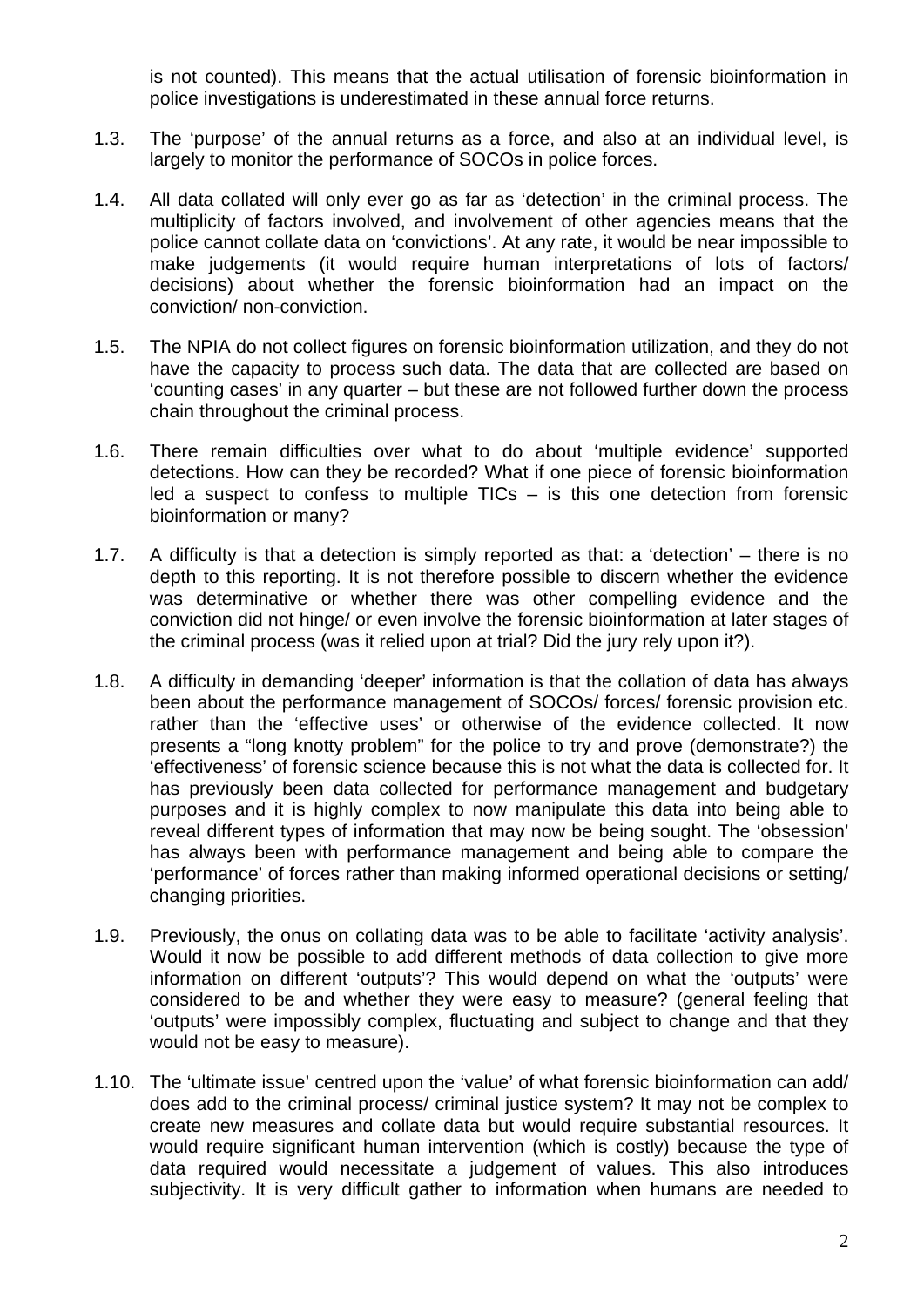make judgements, and requires a great deal by way of guidance to try and remove variation in decision-making to ensure comparability.

- 1.11. Any 'rich' data collection would also require the 'buy-in' of other agencies in particular the CPS. However, the CPS previously have expressed no interest in collection/ returning data.
- 1.12. It would be argued that all data are difficult to obtain as a certain degree of 'pain' in setting up any new system. The most important element (which is that which is most often not done adequately) is thinking *ahead* of setting up any new system, what the questions are that need answering.
- 1.13. The issue of large enough sample sizes were mentioned with regard to serious cases – though it was pointed out that there are on average 700-800 murders a year which is a large number. However, it was also suggested that 'dip sampling' could overcome size of sample issues and also lessen the burden of data collection. There could be other 'sampling' strategies designed as with medical trials. Data collection could be done in stages, in particular by considering the uses of forensic bioinformation in the construction of 'intelligence packages'. Forensic science contributes massively to intelligence.
- 1.14. There was considerable debate over whether there could be an agreed definition of 'value' in criminal investigations/ the criminal process. Is the 'value' that we are looking for merely limited to a 'detection'? The definition of 'value' will depend on who you are considering as the beneficiary (the police, victim, CPS, court, society *et al*?) How to measure the value of an exclusion from an investigation? Is the cost of closing down a major murder inquiry days/ weeks early to be counted? The concept of 'value' will be vague and will remain contestable – adding to the complexity of collating any data that would be seeking to measure the 'value' added by forensic bioinformation.
- 1.15. However, despite such debate, it was suggested that organizations are routinely measured on their 'effectiveness' so they must have some ideas of what they consider to be 'effective' performance in their context. In previous studies ('Using Forensic Science Effectively') 'value' was defined as 'utility' (this may be a case of simply swapping one contestable concept for another without solving the problem at all).
- 1.16. An additional complexity is measuring the 'significance' of the forensic bioinformation. Was it crucial to the detection? Was it marginal? Was the 'value' added by other evidence/ other factors in the investigation which the forensic bioinformation may have had a very small/ no impact upon?
- 1.17. All of these debates may be had, yet there is a political backdrop of moving toward fewer measures, and perhaps simplification of performance indicators (in health and education for example). In policing terms, the 'new' goals/ targets are framed in terms of 'public confidence' and 'customer satisfaction'. These are the new goals that forces will have to work toward (not clear how either of these concepts are to be 'measured' themselves).
- 1.18. In terms of the contribution of forensic bioinformation to 'public confidence' or 'customer satisfaction', there is an important element of 'reassurance policing' (which is presently underplayed/ not 'captured' in the rudimentary focus upon 'detections' at present). However, there could also be an reversal of the 'value' in that members of the public will have heightened expectations (driven by media – fictitious or not) that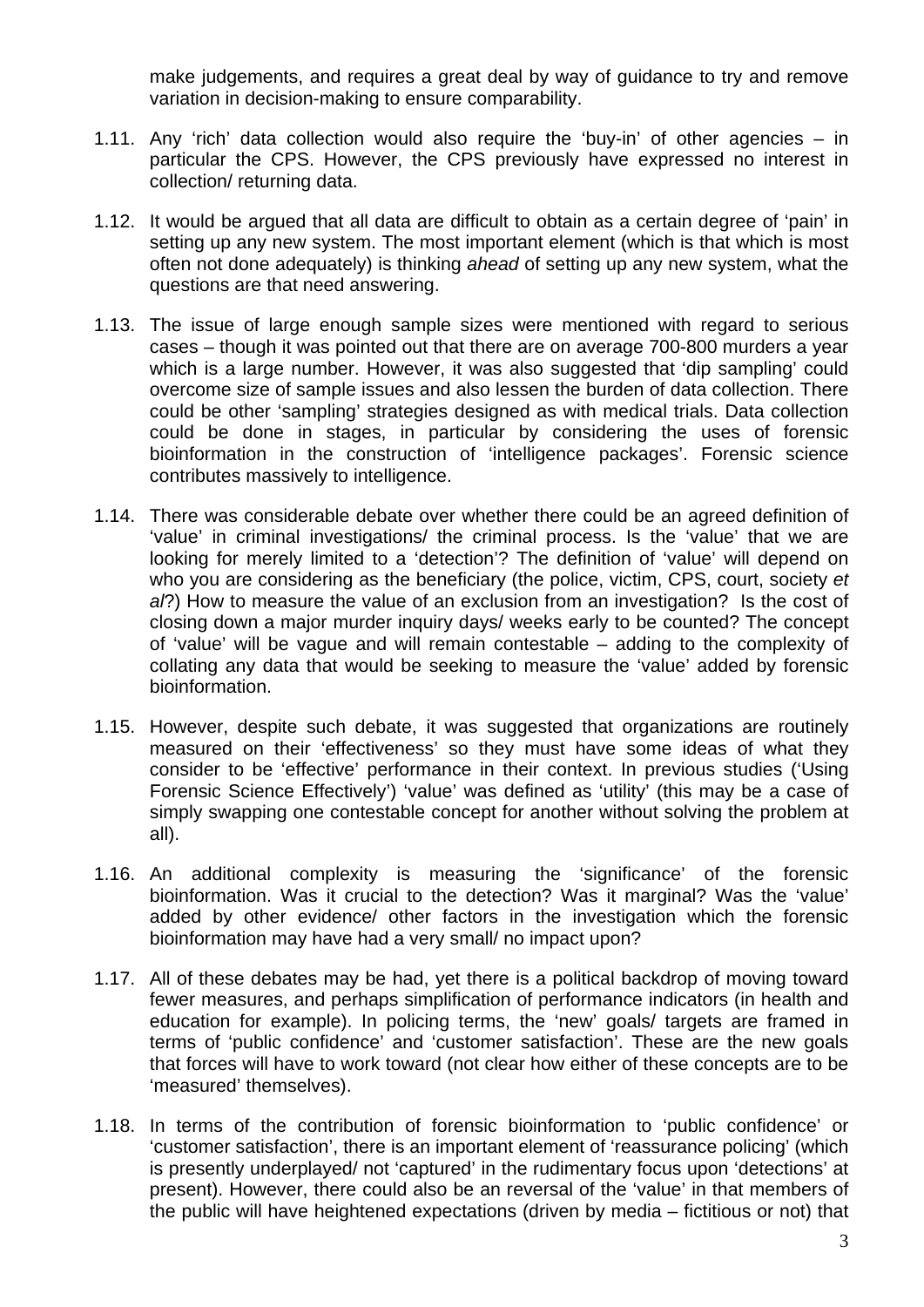- 1.19. There are also periodic shifts in emphasis in policing, with changing priorities. There are also significant differences between types of crime and where 'value' may be most important – i.e. serious violent crime versus acquisitive crime. These shifts/ priorities will have an impact on definitions of 'value' and on the measures put in place to gauge 'value'.
- 1.20. The Police National Computer (PNC) is designed to answer single queries very quickly in large volumes. That was it's specification and it does this very well. However, it was not designed to facilitate any data collection or deliver large 'chunks' of data. The PNC is purely an operational police tool, and not useful for statistical analyses. The PNC data is very limited and only really holds demographic/ operational and conviction data. It is therefore of little use for collating any more complex data.
- 1.21. The South Yorkshire police trialled a project to track cases from crime scenes to court but this project proved very difficult indeed.
- 1.22. The challenge will be how to change the data IT systems in place do we need new ones – and if it is possible to 'future-proof' such IT systems. For instance – the priority now is 'public confidence' and 'customer satisfaction' that may lead to certain definitions of 'value' that will prompt the collection of particular data, but what will happen if (when?) these priorities are changed – the new system may then again be useless and collecting the 'wrong' data.
- 1.23. How might the police go about determining whether the money that is sent on forensic bioinformation is giving value? In terms of budgetary discipline, this is a question that must be asked and so the police must have a method for answering it (or must rapidly design one to protect the 'forensic spend' part of their budgets).
- 1.24. With specific regard to the retention of forensic bioinformation and how it might be determined what is the most 'valuable' length for retention – the NPIA asked other (European?) countries about the basis on which they made the decisions regarding their retention rates? The (apparent) answer was that no other country had any evidence base for their decision on their retention regimes.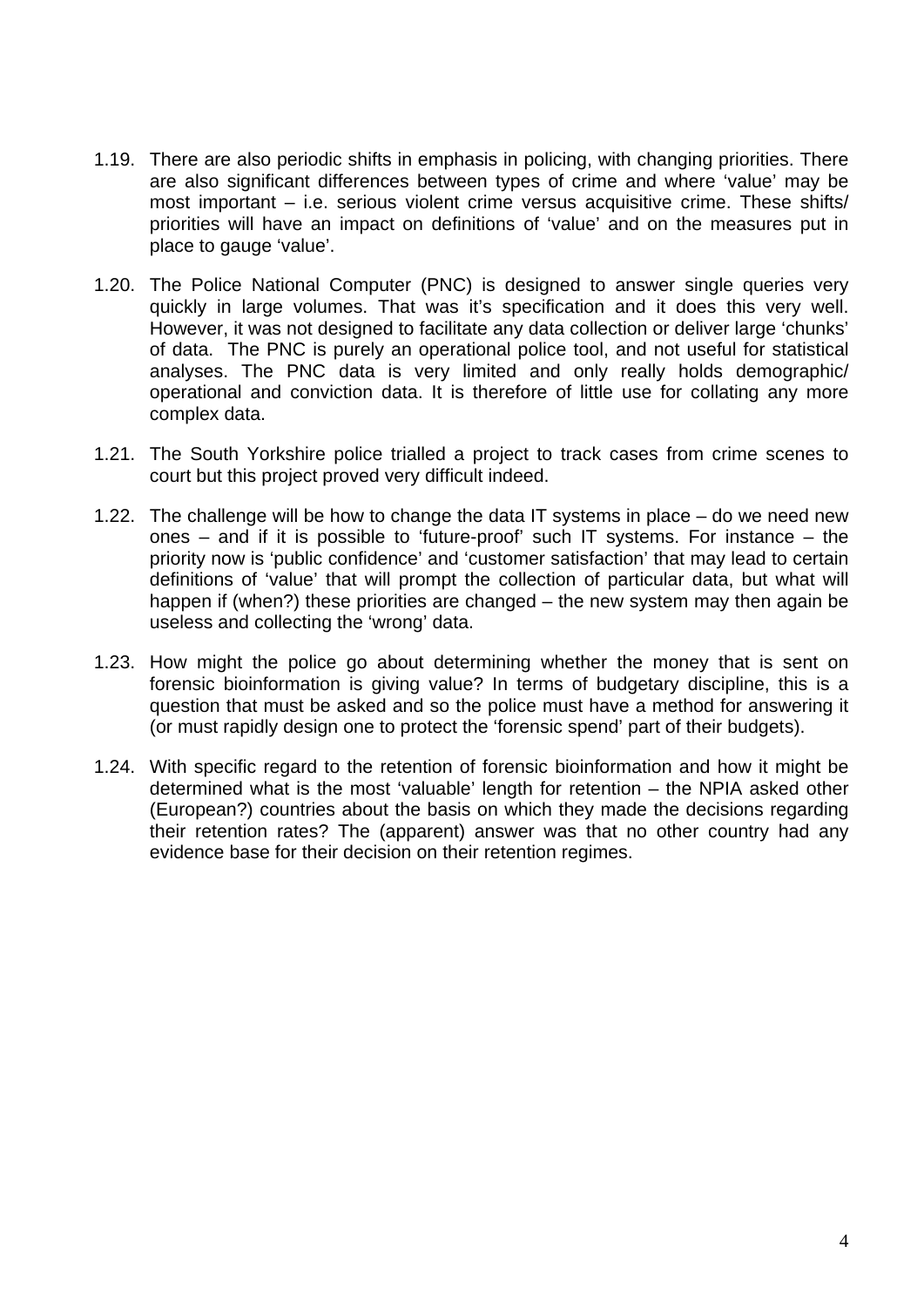Session Two considered the availability of operational and research studies of the uses of forensic bioinformation in England & Wales and elsewhere. Key questions included:

- a) What studies currently exist?
- b) What methodologies do they use?
- c) What are their findings and what efforts have been made to collate and compare such findings?
- d) What uses are made of these operational and research studies, and how are their results disseminated to professional communities and the wider society?

**Discussion was preceded with presentation outlining the range of recent social research on the uses of forensic bioinformation in support of criminal investigations. The presentation was not concerned with the scientific literature that underpinned or described technological innovations in forensic science practice.** 

- 2.1. It was pointed out that it is very difficult to get a sense of an accumulating body of knowledge in this field. Most research to date (what little there has been) has been narrowly focused on 'police uses' of forensic bioinformation (though this may not be the most useful term and may exclude other uses). Research has been mostly undertaken/ funded by the Home Office and disseminated through Home Office channels.
- 2.2. The "glossed" answers to parliamentary questions are fundamentally right the 'rhetoric' employed does reflect organisational reality. There are lots of cases where DNA is useful but no official 'counting' and there is an 'air-gap' – so you cannot tell whether the forensic bioinformation was relevant further down the criminal process so you cannot answer these parliamentary questions asking for convictions from DNA.
- 2.3. The NPIA are looking to more accurately represent the contribution of DNA to detections (because of the 'under-estimation' that currently occurs). There remains a recognition however that no crime is 'solved' by DNA alone. Of course there can be occasions when DNA is the first link that police make with a suspect (i.e. in the Mark Dixie case) but further evidence then goes on to be collected once that suspect is named. Forensic bioinformation can also be used at early stages of an investigation or during the interview stage but then may play no further role, or the case may cease at this stage. There could be compelling evidence against someone which is just forensic science however – so the 'case' against a defendant is DNA  $+$ fingerprints + fibres for example.
- 2.4. Whilst NPIA manuals may seek to represent the 'best' utilisation of forensic bioinformation, this may depart from actual practice in many cases, and such manuals are not a substitute for empirical research on this topic..
- 2.5. Much of the research which has been done has relied upon 'performance data' produced by the police – but these data have already been shaped organisationally
- 2.6. There is a conventional distinction between the use of forensic bioinformation in major (serious) and volume crime. The cost of forensic support is always relative to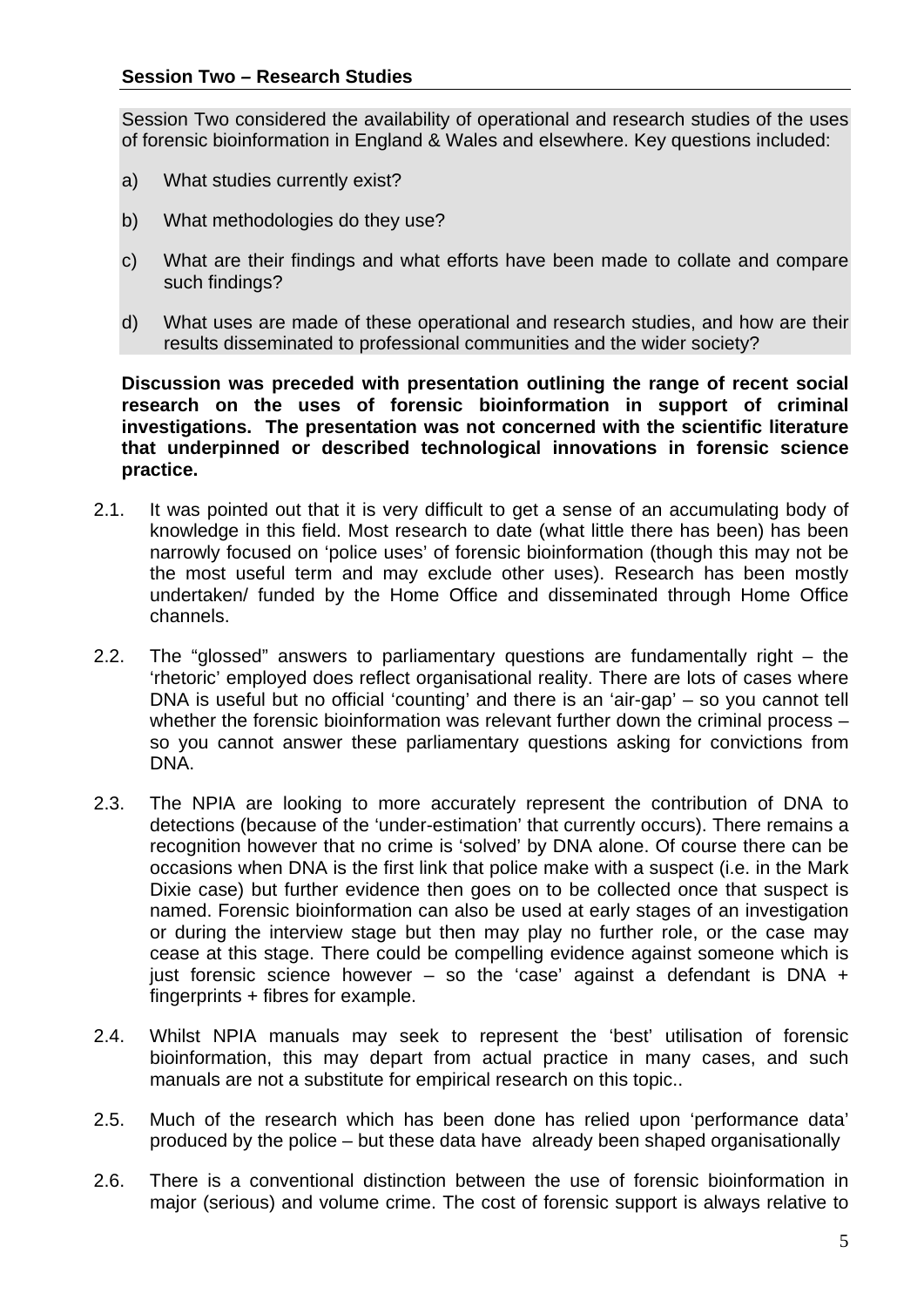the severity of crime. Budgetary considerations will always make this the case. With major/ serious cases, there is allowance for more expenditure on forensic science and more leeway for 'speculative' or perhaps 'experimental' forensic analysis to be undertaken, even if costly. This would not be acceptable in volume crime (operationally). In volume crime the investigator will be working within very limited budget and within boundaries of 'knowledge' (so nothing 'experimental/ speculative' undertaken) etc. but in serious crime they are allowed far more leeway to spend/ use lots of different technologies.

- 2.7. It may still be considered that DNA is expensive but fingerprints are 'cheap'. However, once proper calculations are made – there is very little difference if considering *real* costs of both.
- 2.8. The NPIA have an ongoing research project looking at all the research literature on DNA (the Campbell Collaboration project) and also one on forensic science more generally (same researchers).
- 2.9. There was debate over whether there would be publication bias present in the research but it may be that this can be discounted because such a tiny amount of research is actually undertaken. However, publication bias is a real issue that must be accounted for.
- 2.10. Perhaps there is a new 'orthodoxy' and if so, consideration is needed of how knowledge flows into the system. Where is the knowledge coming from? Who is creating it? At this time, there are cultural issues surrounding the research because nearly all is 'internal'. It is undertaken within the police, by the police, for the police. This is then not peer reviewed etc. and is only published internally (in some instances there may be good reasons for this – perhaps we do not wish everyone to know how certain crimes are investigated for instance as this may be 'useful' to perpetrators of these crimes). These internal documents are then disseminated widely just within the industry. It is not published within 'academic' circles but kept within the profession. There is very little collaboration with external researchers/ academics. The emphasis on current research is on 'lessons learnt' from case work.
- 2.11. This situation in England and Wales was contrasted with policing research in continental Europe. There they have integrated/ collaborated more with external researchers and there are 'academic' publications. More knowledge is flowing 'in'. Again, this is not the case in the US, where the FBI produces lots of reports but these are primarily only accessed internally – or externally available ones are 'normalised' before publication.
- 2.12. There remain lots of questions about the quality of the research undertaken 'inhouse' by the police and perhaps a lack of partnerships. What may be needed for the future is a more open and confident organisation that is happy to partner with researchers and publish externally the research.
- 2.13. There is a recurring theme of how hard it may be to undertake research in this field, there are lots of data, most of which are not easily collated (contrasted perhaps with court – based research where a researcher can simply go to a courtroom).
- 2.14. It was commented that if you are going to "open a can of worms", you have to do the work properly and dedicate sufficient resources to making sure it is done properly. The level of resources that would be required is an issue. Indeed, the difficulty here is that there are no resources. Previously Home office funding has focused on volume crime (for good reason – the UK had very poor record in terms of prevalence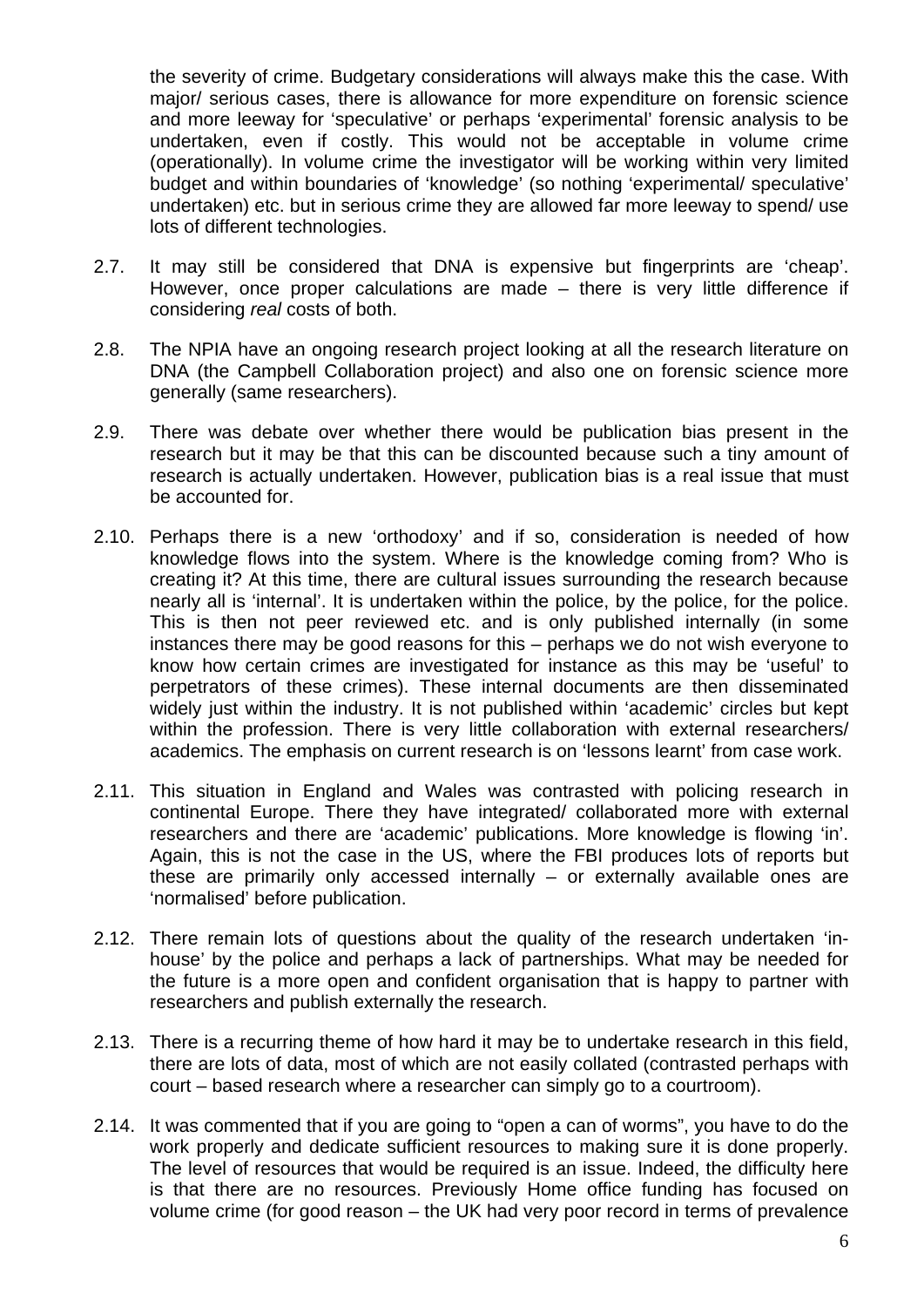and also detection rates) but the funding is again shifting, in particular to support counter-terrorism.

- 2.15. A question was raised about what academics can bring to research in this area? Would there be enough cases? Are there enough murders? However, it was pointed out that in medical trials, sampling is undertaken (indeed randomized control trials are undertaken – similar to that attempted by the NIJ, so it can be done). It is possible in medical arenas so while it may be politically/ pragmatically difficult in the CJS, it may not be impossible.
- 2.16. Prior research undertaken by the police may have had certain alternate 'agendas' (motivations?) and it was suggested that some published works had only a limited evidential basis There was cynicism that in many instances, the funders/ decisionmakers were more interested in the current 'buzzwords' – which were largely politically driven. Research would be undertaken if someone could promise to 'deliver' what the funders/ decision makers wanted (i.e. with funding applications you choose those 'buzzwords' that you know will get your applications responded to positively.) This would be the same in research in this field, you need to tap into the current concerns. This may not be the same as gathering the information that you really want. The information that is gathered may largely be dictated by what others want you to find out or know.

### **Sessions Three & Four:** *Knowledge Gaps & Futures*

These final sessions considered the existing gaps in knowledge of the effective and costeffective uses of forensic bioinformation. Particular attention was paid to:

- a) Knowledge of effective management strategies for controlling the collection and use of forensic bio-information in both volume crime investigations and serious crime investigations;
- b) Methods for measuring the cost-effectiveness of current and proposed uses of forensic bioinformation;
- c) The relationship between knowledge of the effective uses of forensic bioinformation and knowledge of the effective uses of other intelligence and investigative methodologies.
- d) The current work and future plans of key stakeholders to request or collect more information on the effective uses of forensic bioinformation;
- e) Government expectations of data and the future funding of forensic bioinformation.
- f) Whether the currently available range of data allow a sufficiently wide range of stakeholders and interested parties to come to well supported conclusions about the effectiveness and cost-effectiveness of the current uses of forensic bioinformation.
- g) What additional kinds of data can be collected to improve knowledge of the uses of forensic bioinformation;
- h) Whether lessons can be learned from efforts to collect such data in other jurisdictions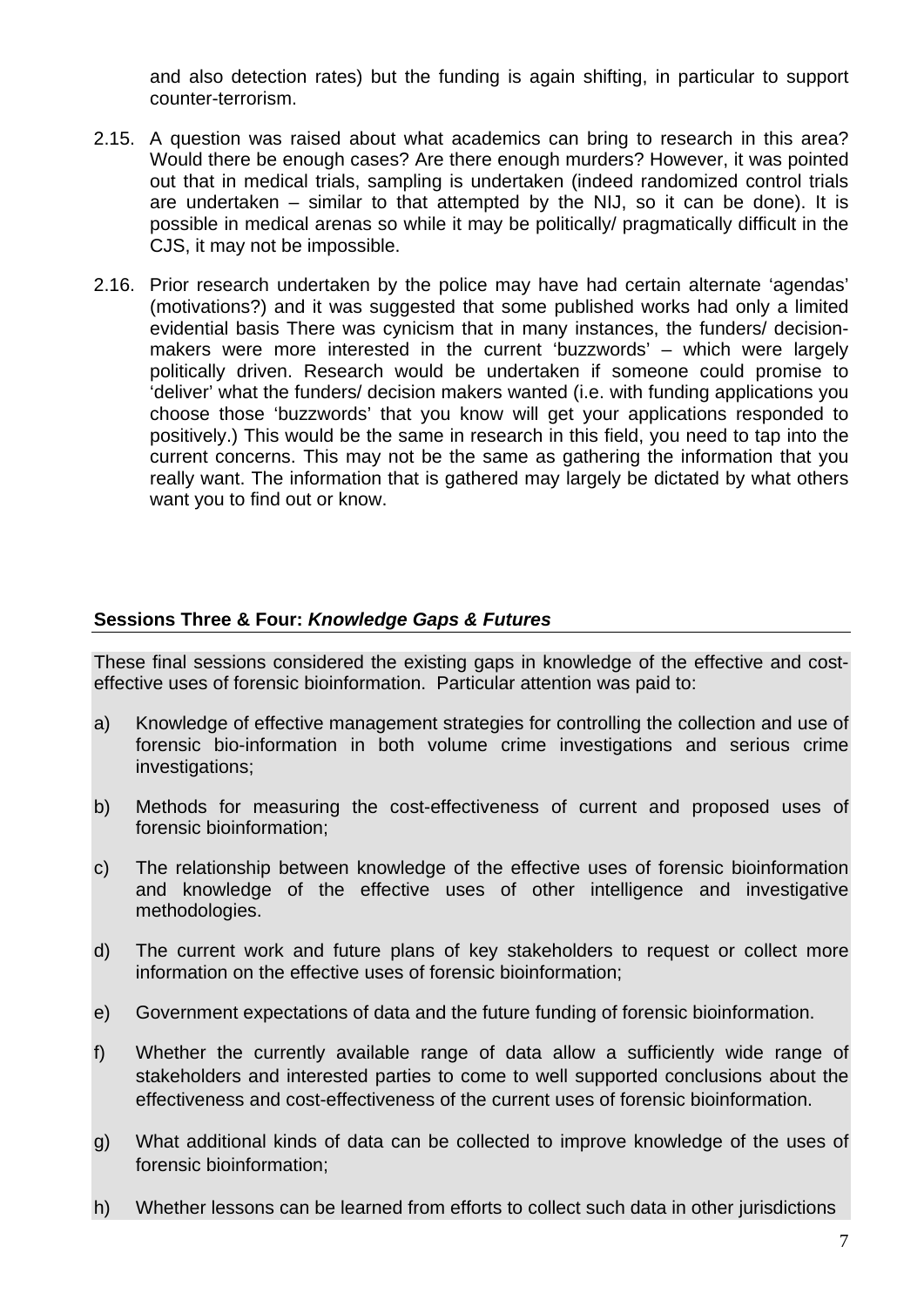**Discussion was structured around a framework derived from two key studies: on the economic evaluation of policing (Stockdale et al. 1999) and a scoping document on the measurement of productivity in the CJS (ONS 2008)[1](#page-7-0) . The interest in CJS consumption of GDP had been manifest from the mid-nineties onwards. While there appeared to be a retreat from the use of a whole battery of performance indicators (PI) in policing, evaluation was likely to intensify as recession intensified fiscal constraints. With the highest level of CJS expenditure in G8 countries when measured as a proportion of GDP,[2](#page-7-1) UK police forces and forensic providers could expect increasing scrutiny from budget managers and their accountants.** 

**These indicated the likely methodology for government evaluation of the effectiveness and cost-effectiveness of the current uses of forensic bioinformation within overall CJS decision making. The former document also provided a useful summary of earlier attempts to apply economic evaluation to policing and the difficulties in doing so identified by its authors. The organizers emphasized that these approaches were not necessarily the best way of evaluating the effectiveness or cost-effectiveness of policing.** 

**There was risk that such evaluations, reflecting their origins within business and budgetary control were simply two dimensional, incapable of allowing users to imagine the multi-dimensional reality of a CJS that often lacks tidy parameters. For example, the skills and scientific infrastructure required to populate forensic bioinformation data bases might contribute to identifying the dead. In addition to the victims of crime scenes, this might include fatalities in natural disasters such as the 2005 tsunami. Such activity is likely to be well outside the CJS scoping study, but it is something where forensic scientists and forensically aware police officers are the only means that society may have to instantly organize a large-scale response to such calamities.** 

**Hence there two sessions were intended to help indicate the issues and expectations to which forensic science managers and other CJS decision makers would have to have to respond. Hopefully the proposed systematic analysis of the issues would contribute making evaluation as realistic and robust as possible, and less vulnerable to manipulation.** 

3.1. Stockdale et al. identified the problem of measuring inputs as a major obstacle to cost evaluation in policing. Since the publication of their study in 1999 ACPO had effectively created a competitive market for many forensic science services. At first sight this would result in better input information. It had been suggested during informal discussion at the seminar, however, that one of the results of the procurement exercise had been to create a false sense of the cost of forensic provision, with inadequate account by procurement managers of the ability of smaller providers to guarantee timely delivery and quality of results. The procurement exercise may have led some to believe that 'value for money' was synonymous with 'lowest price'?

<span id="page-7-0"></span> $\overline{a}$ 

<sup>&</sup>lt;sup>1</sup> Stokedale, J.E., Whitehead, C.M.E. and Gresham, P.J.,(1999) 'Applying Economic Evaluation to Policing Activity', *Police Research Series Paper 103* (London, Home Office) and Office of National Statistics (ONS),UK Centre for the Measurement of Government Activity (2008), *Criminal Justice System: Scoping document* (Newport, ONS).

<span id="page-7-1"></span><sup>2</sup> Research by the organisers suggests that in 2004-05 it was equivalent to 2.5% GDP, of which police expenditure accounted for 61% of overall CJS expenditure. The equivalent figures for the USA (next highest) in 2005 were 2% and 41% respectively, although the costs per 100,000 population adjusted by the 2005 OECD purchasing power parity index were significantly higher.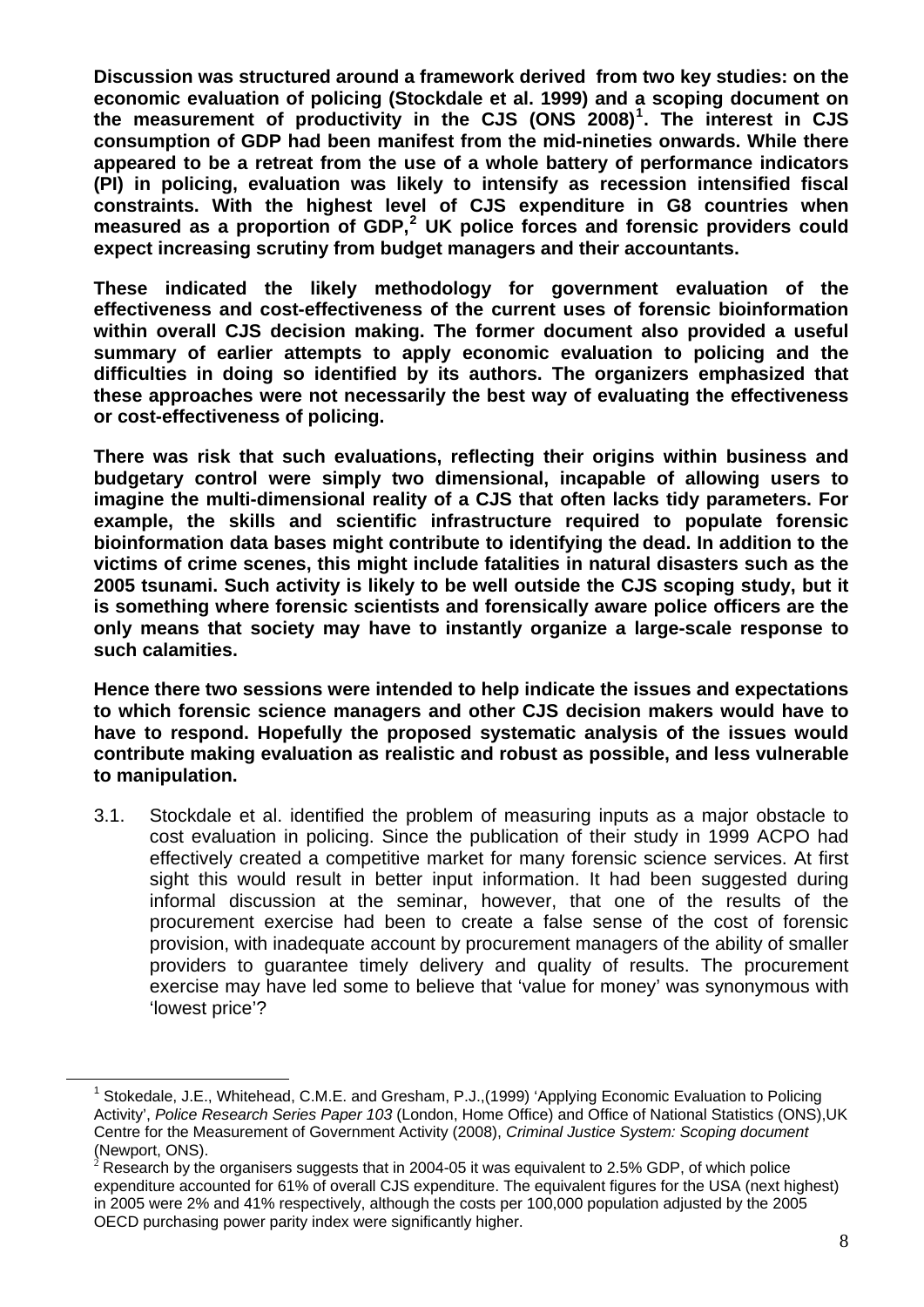- 3.2. The key measures examined by Stockdale et al were 'cost-effective analysis' (CEA) and 'cost-benefit analyses (CBA)? The former is used to compare input costs per unit of output with a decision rule to choose the option with the least cost per unit. The latter is more complex. Having valued all inputs, outputs and outcomes in monetary terms used to compare competing options in order to identify the highest net benefit.
- 3.3. ONS in seeking to address how to measure CJS productivity define this as 'a ratio of CJS outputs to CJS inputs at constant prices'. This approach appears to have been based on CBA, but it acknowledges the importance of outcomes in addition to outputs. Moreover, the discussion in the ONS paper contains two caveats about their proposed approach:
	- o It may be unclear which observed or recorded changes can be attributed directly as outcomes to improved CJS productivity or result from other factors (e.g. is a reduction in the theft of or from vehicles the result of improved CJS detections resulting the detention of offenders or, alternatively, better security by manufacturers and owners)?
	- o In contrast to the ONS approach, the Administration of Justice (AoJ) methodology developed by the Home Office recognizes the interdependence of CJS agencies, for example the better detection of offenders achieved by the police may be negated an the absence of effective follow-up by the CPS, courts and NOMS.
- 3.4. Comparative analysis may help to avoid incorrect attribution. While the decline in burglary in England and Wales may have largely coincided with the DNA Expansion Programme, a similar trend can be observed in other countries that did not expand their forensic DNA databases at the same pace. Yet more detailed analysis indicates the much greater prevalence of burglary in the UK compared with other EU member states and that the proportion of DNA detections for individual offences appeared to decline more slowly (in one case increased) than the overall volume of such offences.
- 3.5. The ONS study also recognized that ideally evaluation should reflect value weighting or quality-adjustment instead of basic numbers/costs. Not all outcomes are of equal concern or importance (e.g. offences against vehicles (13.3% of 07/08 recorded crime) are more tolerable than burglary (5.7%) Perhaps cost-utility analysis in health economics (e.g. 'quality adjusted life year' that reduces inherent discrimination in CBA against people with lower earning capacity) offered models that could be adapted for the CJS?
- 3.6. Moreover the very notion of standard measures of CJS productivity seemed to be potentially rife with paradoxes? For example, a decline in productivity might reflect a switch of resources to more serious/harder to detect crimes. Conversely more detections might simply reflect more crime or changed priorities/data manipulation; the great majority of drug offences are recorded through the act of detection.
- 3.7. The most promising area for the evaluation of what can be achieved through forensic science might be major crimes. Case reviews provided an opportunity to obtain data from case support and scientific support units. With the analysis of a sufficient number of cases it might be possible to robustly estimate the cost-benefits of forensic science inputs. Although the full range of inputs/outputs might be overlooked, miscounted or unquantifiable (e.g. a scene of crime visit that did not yield trace bioinformation but resulted in effective crime prevention advice being acted on).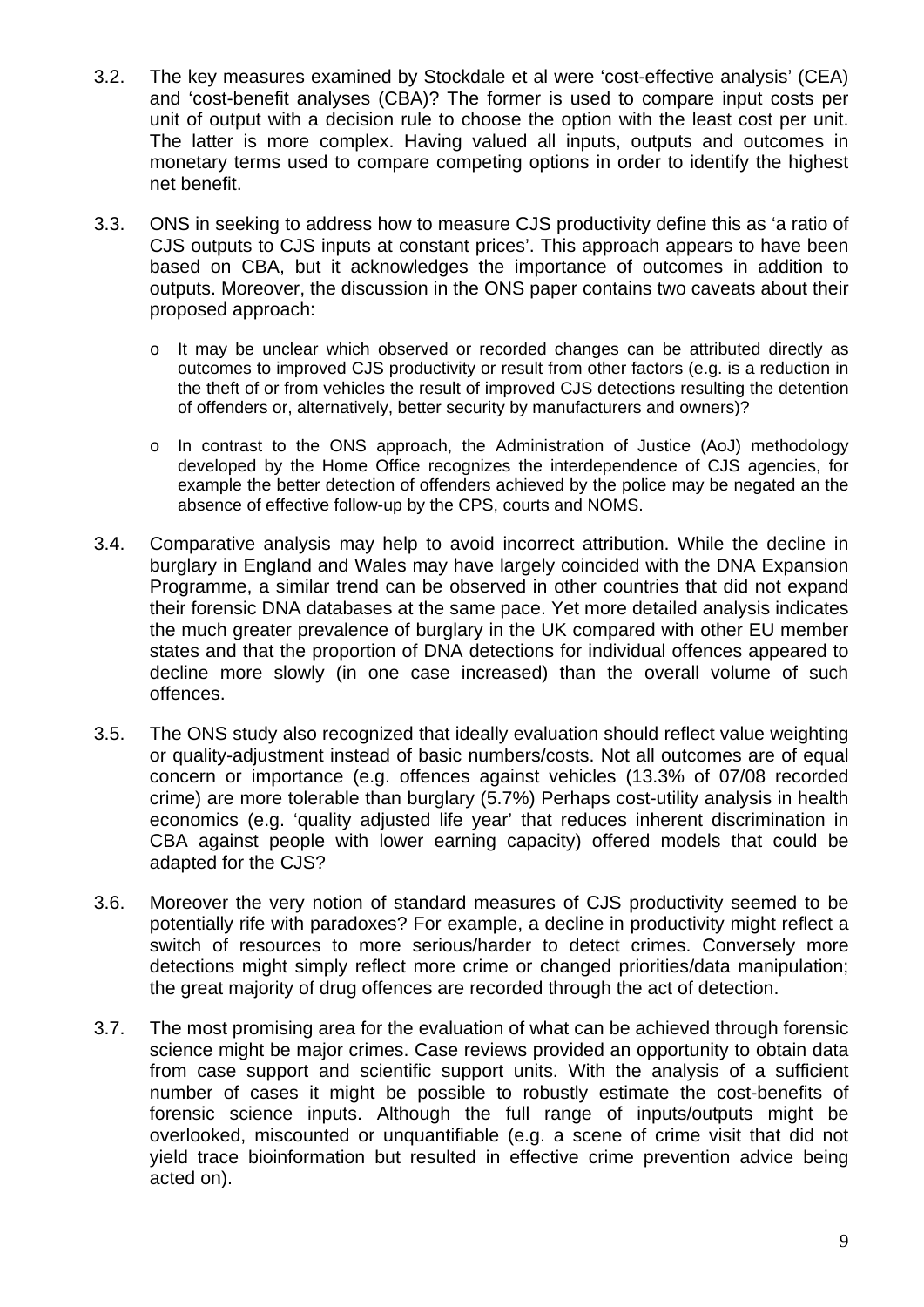- 3.8. There are always going to be different levels of 'value' in such evaluations. There may always be a cash value for the decisions facilitated by particular types of forensic evidence. There will also be intangible/ (intrinsic) 'values' in terms of the ability to successfully detect crimes (community values) and these may be harder to capture and measure.
- 3.9. There can be strategic targets which have secondary benefits, for instance, targeting drug factories may have a wider positive impact by taking dealers and associated crime off the streets. It is also known that there may be less benign secondary impacts that are sometimes not accounted for – criminals turn to other crimes (eg from street robbery to shoplifting) or other areas (displacement). How are these secondary impacts to be measured in addition?
- 3.10. However, there may be a danger that causality is assumed. There can be regression to the mean and and impact on the quality of trying to get the right data. Much evaluation is not robust enough. There may always be an element of 'randomness' in crime data in particular which cannot be accounted for or monitored, but 'halfdecent research should seek to eliminate such problems.
- 3.11. The greatest difficult in assessing CEA/ CBA is the 'hyper-variability' of the problem. There are so many factors that need controlling/ accounting for. Essential, therefore, to state assumptions and hypotheses so that the methodology is clear.
- 3.12. Research may be undertaken but may require many caveats because of the complexity of the social and legal dimensions that may affect interpretation. Moreover, many pilot studies or focused work produced results that reflected a level of resource that was not available when working normally and such results were unlikely to be replicated in national trends.
- 3.13. It was pointed out that the switching of resources/ priorities from one crime type to another is extremely difficult. There is always an element of policing that has to be demand led. To ensure any public satisfaction the police have to respond to what the public see as important, such as burglary and car crimes. It is difficult to respond to new offences such as cyber crime. This is because of the need to redeploy resources from existing activities. Some of the latter may have an emotional resonance with the public. Most often the work is actually quite static. There could be an element of management that monitored levels of crime and then would dedicated resources to 'problems' and then they may see a reduction in that crime/ problem. However, this is more often than not temporary and it may be that what is required is long-term strategic changes introduced incrementally over a significant period of time.
- 3.14. The 'problems' with research that has been undertaken to date is that much of the research was on a small scale and may not have big enough to detect what may be achieved by different approaches. At this scale there was also a risk that more dramatic results were accidental.
- 3.15. Also much research does not answer the questions that we are now asking. The attrition studies were intended to identify where cases fell out of the system not crime reduction or displacement, and for all forms of investigation not just forensic science. We are now trying to fit bits of research into very different agenda and asking questions of earlier research that it cannot answer.
- 3.16. A further problem with much of the discussion about data is that it is necessary to distinguish between information collected for two different quite different purposes: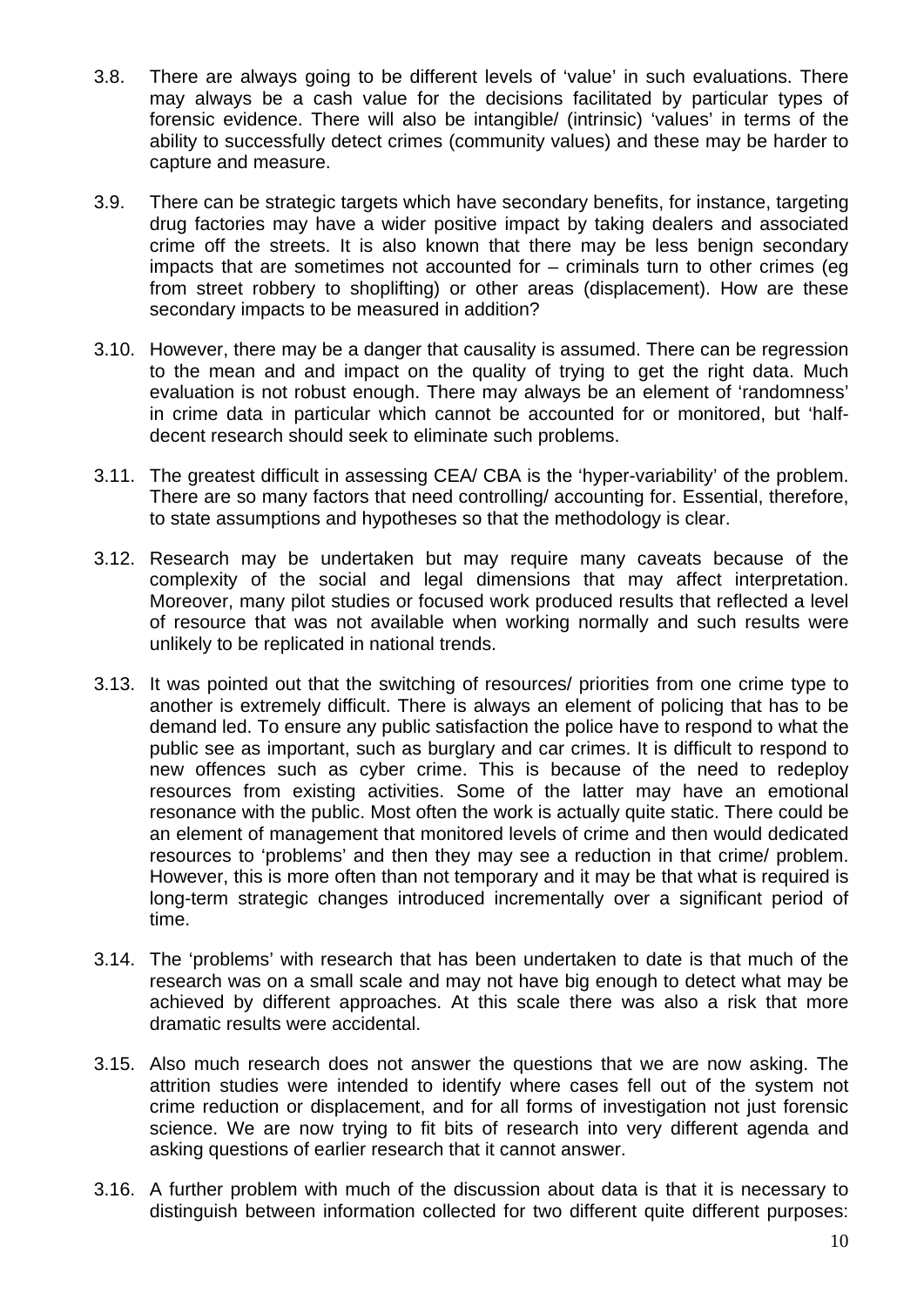management information intended to drive better behaviour and other data needed to qualify the value of work.

- 3.17. Instead of collecting what is really useful we have tended to count what is easy to count. It is making sense of this readily data available that is often a problem. There is also a cost associated with the very act of counting.
- 3.18. Economic analysis can have the effect of driving dysfunctional behaviour and affect decision-making. There is a need to understand the limitations of decision-making on economic bases and the possible distortions this may lead to. For example, it is know that measuring productivity against particular measures/ targets can impact upon the performance in one area but have knock-on impacts. It is vital that the flaws in 'performance indicator' methodologies are understood. The Royal Statistical Society have previously researched the area of PIs. It is well understood for example that 'what gets measured gets done' – there is a need to be able to spot that behaviour and minimise the possible negative impacts (e.g. perverse incentives etc.).
- 3.19. One difficulty with evaluations is the lack of stability within the criminal justice policymaking arena – very often politicians are short-termist (responding to almost cyclical media pressures, such as the theft of mobile telephones, firearms offences, knife crimes, and counter terrorism or drugs policy, irrespective of what the most reliable statistical analyses and clinical research suggest)<sup>[3](#page-10-0)</sup>. There is a need to look at outcomes/ outputs and how they are valued and not be deluded perhaps that politicians will respond 'correctly'. The experts can build better models and can make evaluations about long-term values/strategic objectives for the criminal justice system etc (one example that longer-term CJS transformation is possible was the abolition of capital punishment against the opposition of large segments of the press and the instincts of some senior politicians.,
- 3.20. While these political problems existed in the CJS there are lots of models from health research (though of course there is a lot more money in health research) and economics. This area of public policy was even more complex in terms of the difficulties of making decisions, the personal consequences for large numbers of people and local/national politics. Constructing the model and doing the research will take lots of money. It could be that we require something along the lines of a measure similar to that used in health of 'quality adjusted life year'. Indeed there are lots of other areas of econometrics where research combine objective and subjective measures and seek to evaluate short-term and long-term impacts.
- 3.21. Also potential lessons from health research in terms of how research is done and how lessons are promulgated. There was an issue arising from the commercialization of forensic science research over the difficulty in bringing new products to market. Do we need a (National Institute for Clinical Excellence) 'NICE' for the criminal justice system. Should this be the role of the NPIA? Does or should NPIA have the same degree of technical, scientific and professional independence? The role of/influence over ACPO in relation to NPIA may be significantly greater than that of the GMC in relation to NICE? While it has some way to go the Forensics21 program, however, could be a move towards the health model?
- 3.22. It was argued that NICE remains fairly conservative, it does not tend to fight battles with large drug companies nor does it always adequately asses the economic utility

<span id="page-10-0"></span> $\overline{a}$ 

 $3$  A further point is that decisions to change priorities and redeploy resources may be presented to give the impression that additional resources have been provided for CJS purposes.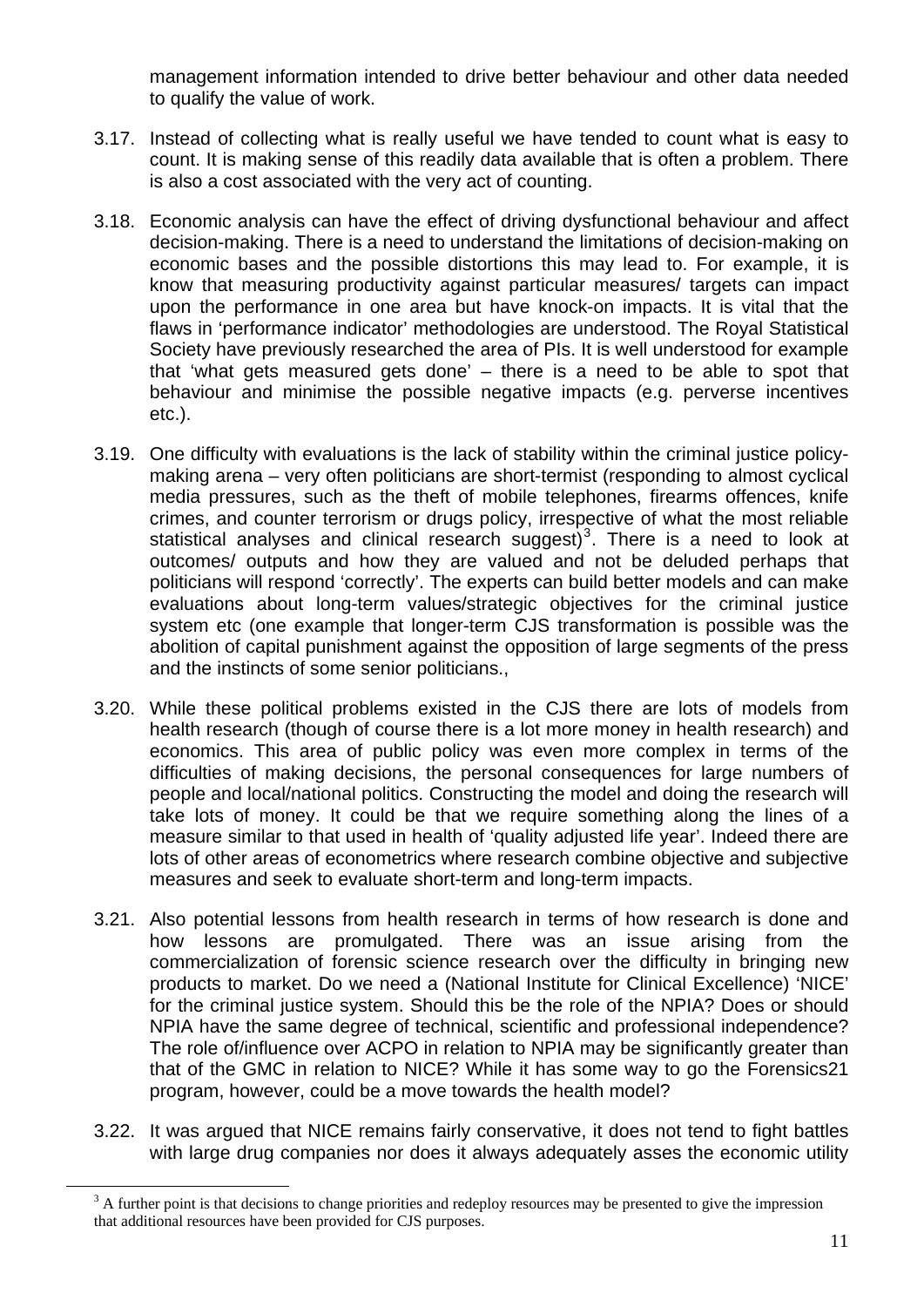of outcomes. However, what NICE does is makes the decision-making process transparent. It also relies on a large knowledge-base and below NICE there are other layers of knowledge base including the MRC trials base. The NPIA could not be comparable because of the lack of depth to their knowledge base and the recurring question of where their knowledge is coming from. This is bound to be constrained by the absence of an equivalent to laboratory conditions for, as an example, viral research and ethical constraints on the ability to treat part of the population as a control group.

- 3.23. The police have relied on 'Professional practice guidance' which forms a police doctrine. This again does not have a large knowledge base and is largely nonevidential in nature. Again a medical analogy would be to look at the intention to introduce regular audits of clinical practice and in various areas enhance peer review. What had been earlier in the seminar about the review process at specific time intervals might be seen as a move in the same direction.
- 3.24. There is now a movement towards 'competencies'. The Forensic Regulator is concerned with demonstrating 'competency' (using UKAS). UKAS does use blind trials but these could be improved. It is not the quality of the science perhaps that needs auditing/ regulating – but the decision making and economics that surround the use of the science. What impact is the creation of a forensic marketplace having? What will happen in the further and the impact on forensic science is perhaps what needs to be monitored more importantly. Within England and Wales, the purely commercial provision of forensic science means that economic pressures are going to drive decisions made by the forensic companies because they have economic imperatives. For example, most obviously, R&D – the FSS was expected by the Home Office to invest £10 million each year to ensure innovation but there were fears that this could get squeezed by procurers seeking the lowest price against competitors who were not operating under a similar obligation – so one potentially valuable 'output' could be lost because of the commercial economic model. This suggested that the CJS productivity measurement of reduced input values should qualified by any consequential loss of output in terms of research and development investment.
- 3.25. Questions remain about whether the ONS approach will operate at the right level of detail? An alternative approach – followed by Roman et al – when evaluating the impact of enhanced forensic activity was to take existing policing inputs and outputs as fixed. The evaluation might only attempt to measure the costs of changing the use of forensic science in terms of both the science itself and any additional policing cost directly resulting from the different approach.
- 3.26. The different Home Office initiated approach to productivity measurement was based on a broad typology of crimes (distinguished between indictable and summary offences) to achieve a measure of homogeneity in inputs and outputs within the CJS as a whole. Violence against the person, sexual offences, burglary and robbery were potentially more relevant than most to the use of bioinformation, but even then the were significant questions about the range of crime covered by the category of violence against the person and the different level of resource that might be invested in an inquiry. Any research reflecting such categories would need to be based on further sub-division and while a domestic murder with a confessed perpetrator would not require the same level of forensic work, this might still be needed to foreclose what might otherwise be potential lines of defence although as a genuine and critical output it would not register as a detection and possibly not as contributing to case construction.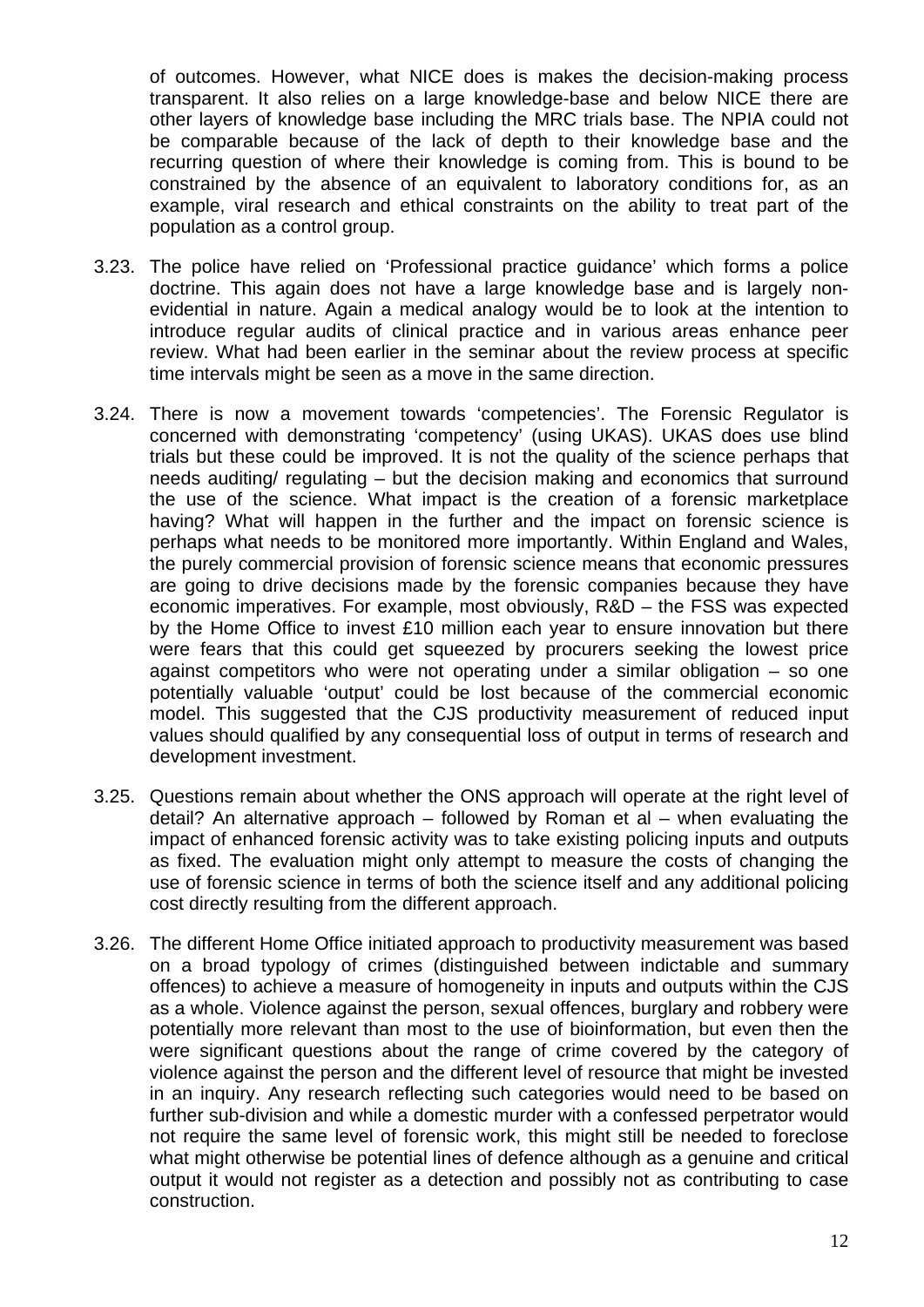- 3.27. Timeliness of effective intervention did not appear to have been considered yet as a possible output or weighting for outputs. Sometimes this might be relatively straightforward or uncontroversial, such as the estimated 3.5 hours of processing time saved in Operation Lantern detections. In most instances, however, simply working out 'costs' will be difficult – for example – with a 'spree offender', what is the 'benefit' if you stop taking a prolific burglar off the streets in two weeks rather than the seven indicated in the early SWIM results from Derbyshire discussed at the seminar might result in a much lower measure of productivity for that detection than a slower forensic and investigatory process. It was agreed that notional costs could be calculated for police costs saved (as sunk costs not cashable savings using the analysis based costing data collected by the Home Office in recent years) and estimated economic consequences for the victims of burglaries available from Home Office research. This would be highly contestable – similarly to arguments over assumptions made about youth justice interventions – because it is looking at individual behaviour retrospectively and in an isolated manner and to which is then applied standard values for whole populations that will not be valid in all instances. There is a requirement perhaps that we should adopt a sensitivity analysis making transparent the underlying assumptions used and a range of values calculated from these different assumptions rather than create a 'too' precise a number which could end up being wholly unrealistic and lacking in credibility?
- 3.28. There is a pressure on forces to demonstrate 'cashable benefits'. But how then to factor in public confidence? How can we say that with current methods we can catch a prolific offender, on average, in 70 days, but if we spend more money we can do it in 14 days. The public will then surely demand the 14 days to become standard and then there can be 'customer satisfaction' but at what cost? Moreover, today (perhaps not 10 years ago) most public concern does not reflect volume crime, even serious crime, or even investigative failings such as with Napper and the black cab rapist.
- 3.29. In attempting evaluations of forensic bioinformation contribution what do we define as 'benefit' – who is the benefit for? Is there a link that can be made between improved forensic performance and public satisfaction? (Public confidence and customer satisfaction being the current 'imperatives' of the police).
- 3.30. Any evaluative model can only be a fairly abstract tool and will necessarily be retrospective. It will have to be based upon assumptions about behaviour, i.e. how different types of people / crimes/ criminals behave. Extending such assumptions would be highly contestable (e.g youth offenders versus career criminals?). There are also very different approaches in England and Wales and Scotland in what they think can be done about offending – all emanating from the same data. Any generalisation of the model will be questionable.
- 3.31. Prior to 'SWIM' there was a linear model in place developed for PSU. The assumption was that simply attending more scenes to collect additional forensic material would result more detections. SWIM was developed in response to concerns that where there backlogs in processing or acting on bioinformation and other forensic intelligence greater scene attendance would only add to the backlogs and would not necessarily improve detections or to the degree suggested. Forensic scenes work had to be matched by equally rigorous and efficient processes all the way through the CJS. This linear model is clearly too simplistic. Any statistical analysis will also have to figure in changes in significance of forensic bioinformation as progress is made through stages of the criminal process. Within the SWIM analysis decisions made during the stage of acting on the identification was critical in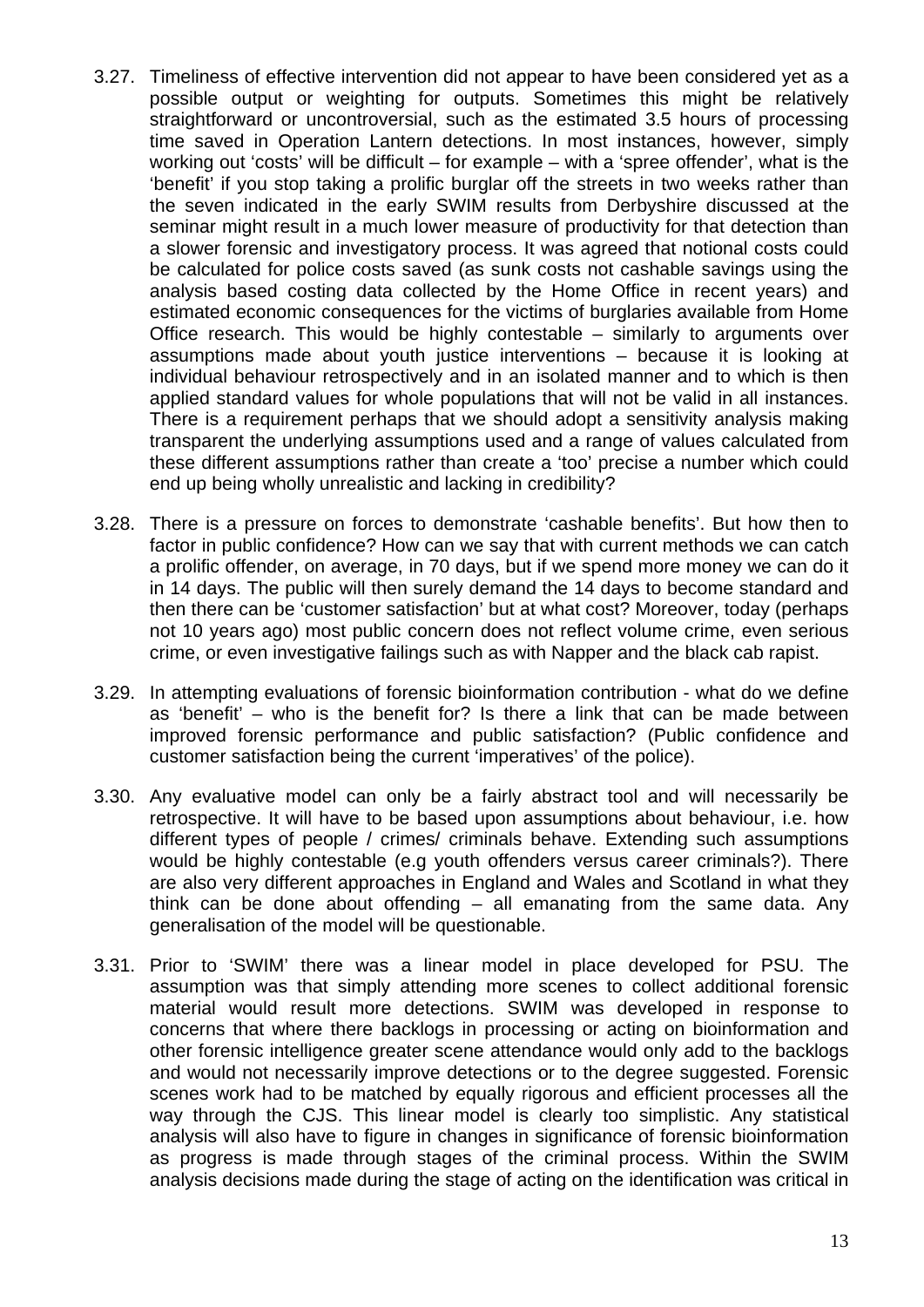terms of outcomes achieved from the forensic work but was outside the control of those providing forensic services.

- 3.32. Other problems in evaluation arose when benefits took time to be realised or were dispersed. The Dutch were able to demonstrate back in 2004 that without necessarily achieving immediate detections that could build up via their DNA database patterns (by offence and location) of collaboration between different criminals that might later prove to be significant later in the light of new (possibly quite different) information. While the Belgian database had been used to demonstrate that DNA could link serious offences committed in that country, the Netherlands, Germany and France, yet the inputs and outputs for this activity would be scattered over four jurisdictions.
- 3.33. In the US a lot is being learnt from the deconstruction of DNA exonerations (where innocence is largely now uncontested). It may be that a similar de-construction in England and Wales of miscarriages of justice may be useful. You could map where 'mistakes' occurred in the criminal process. The study in question $4$  not only exposed the limitations of techniques such as serology and bite marks compared with DNA, but also how scientific testimony might not be credible or be distorted in crossexamination or when the case was summed up. However, this is very difficult approach (and we do not have similar 'uncontested' exonerations – at least only a handful and might require that restrictions flowing from commercial confidentiality in respect of techniques and individuals as to matters of personal competence.).This is something within the remit of the CCRC but they had not undertaken a great deal of research except a study of 80 initial referrals within which sample there were said to be 26 examples of flawed or problematic forensic science and the absence of a database that could be interrogated had been an obstacle to systematically following-up concerns about expert evidence exposed by the *Cannings* appeal. The Omagh trial was seen to be a clear example where significant errors had been made during the trial – not just in respect of the actions of police officers but in understanding the scientific issues.
- 3.34. The communication of forensic evidence in court is crucial and yet underresearched. The focus of what research there is all on police stations/ laboratories. Yet what is going on in a courtroom? The significant issues with how forensic bioinformation is used/ portrayed/ dealt with during trials is highly complex, and for raised questions about the ability of the adversarial system to cope properly with expert evidence. There are a multiplicity of other factors in play, that mean that research into forensic bioinformation can only ever talk about detections and not convictions.
- 3.35. One of the interesting outcomes of the day linking this seminar with the first in the series - had been the extent to which discussion had covered issues of governance, independence of decision making (both policy and resource allocation) and transparency. The Government is going to have to make decisions In terms of effectiveness and costs, but also with regard to the Marper ruling and the Information Commissioner report on retaining data relating to previous convictions (the Five Constables Case). Pre-2007 the government decided that general policy would always be to keep data. That now has to change and retention has to be justified in terms of proportionality. This presents a huge problem for forensic bioinformation because retention is fundamental and is an area that demands actual research before the sort of decisions required can be made.

<span id="page-13-0"></span> $\overline{a}$ 

<sup>4</sup> Garrett, B.L. and Neufeld P.J. (2009) 'Invalid Forensic Science Testimony and Wrongful Convictions' *Virginia Law Review*, 95:1-97